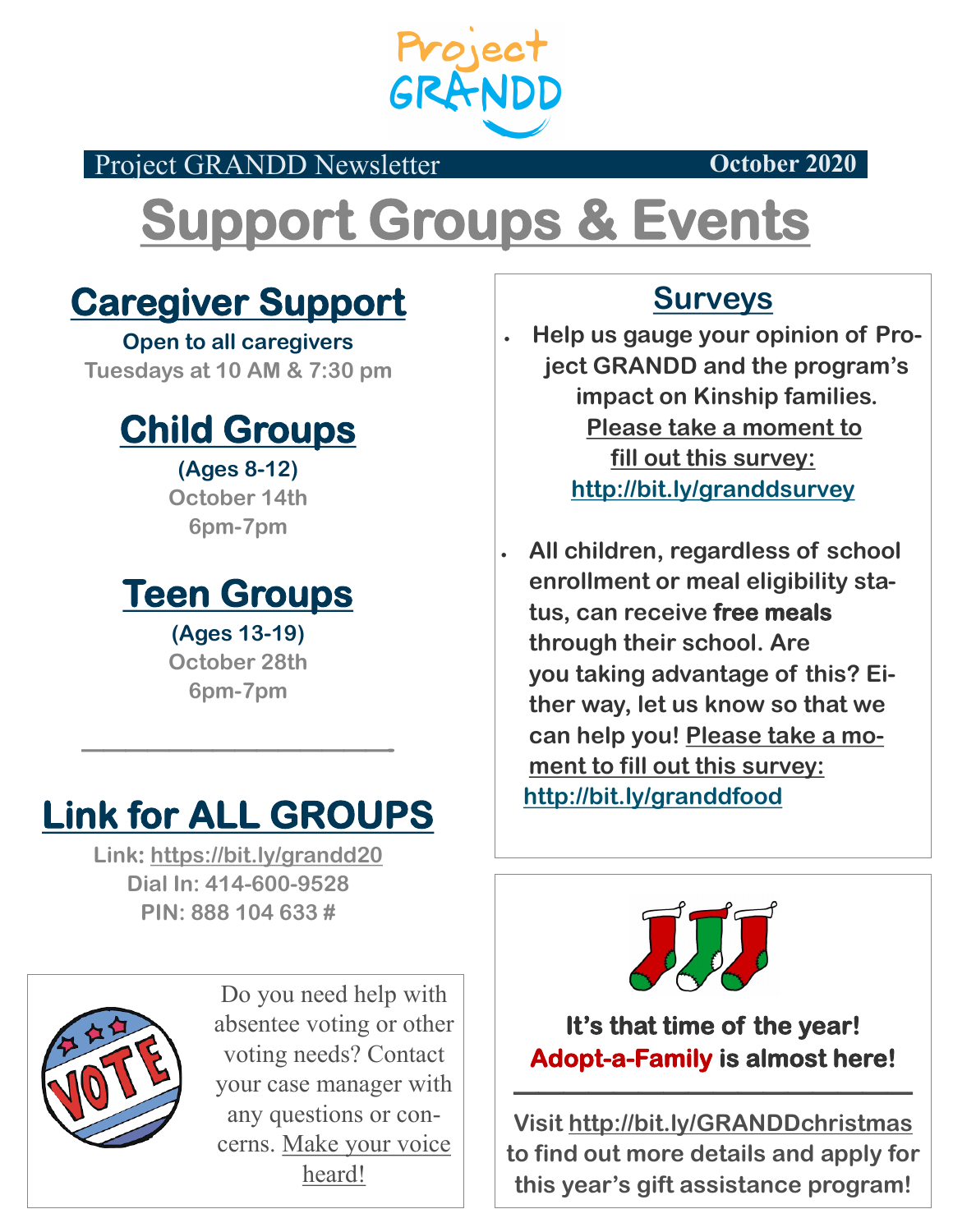### **October is Breast Cancer Awareness Month!**



## **THE IMPORTANCE OF SCREENING**

**The goal of screening is to catch cancers early. Early-stage cancers are easier to treat than later-stage cancers, and the chance of survival is higher. Routine screening for breast cancer lowers one's risk of dying of breast cancer. Screening for breast cancer is done by mammography. "I cannot stress enough the importance of early detection and screening," states Dr. Constance Lehman, professor of radiology at the University of Washington School of Medicine and director of breast imaging at the Seattle Cancer Care Alliance.**

## **RISK FACTORS**

**Several primary risk factors are believed to increase the likelihood of breast cancer. However, it's important to keep in mind that most people with one or even several of these risk factors do not get breast cancer. The Mayo Clinic and National Cancer Institute list these primary risk factors:**

**Age - Chest radiation as a child - Start of menarche before the age of 12 Adolescent weight gain - No pregnancy or late pregnancy (after 30) Lengthy use of oral contraceptives - Post-menopausal weight gain Late menopause (after age of 50) - Increased breast tissue density**

**Excessive exposure to estrogen, the hormone that promotes the appearance of female secondary sex characteristics, appears to be the leading factor in developing breast cancer. Exposure to a combination of estrogen and progesterone for over a four-year period also increases the risk of breast cancer. Secondary factors, including smoking, obesity, alcohol, family history, diet, and stress, are also significant. As with reducing the risk of all cancers, a healthy lifestyle, including a good diet, frequent exercise, and moderate stress, is recommended. Genetics may also play a role in breast cancer. Even though less than 10 percent of the breast cancer cases are inherited, women with a family history of the disease have a much greater risk of breast (and ovarian) cancer.**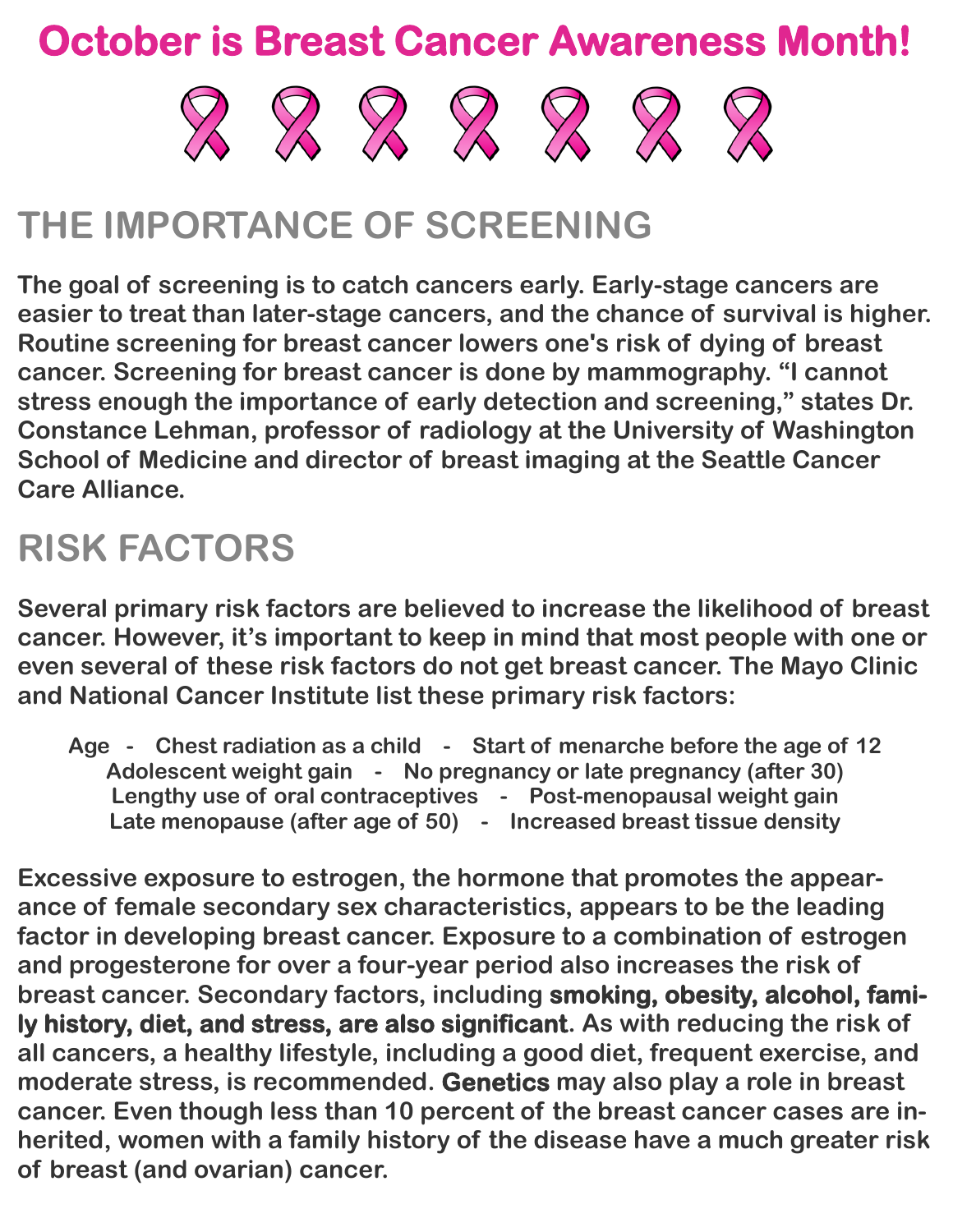## **BREAST CANCER IN SENIORS**

**Eighty percent of all breast cancer occurs in women over 50, and 60% are found in women over 65. The chance that a woman will get breast cancer increases from 1-in-233 for a woman in her thirties, to a 1-in-8 chance for a woman in her eighties.**

**"The average age of diagnosis is 62," says Dr. Julie Gralow, associate professor of medical oncology at the University of Washington School of Medicine and medical oncologist at the Seattle Cancer Care Alliance. "So the majority of women getting breast cancer are over the age of 50."**

**Gralow is especially concerned about the lack of women over 70 years of age in clinical trials.**

**"There are several situations unique to our older patients. We find it difficult to determine the toxicity levels of chemotherapy," she explains, "because we simply don't have enough information. This is significant because older women tend to have more tumors and thus be more sensitive to estrogen receptor positivity; or they might avoid chemotherapy altogether."**

**Lack of information is just one of several issues surrounding breast cancer in seniors. An obligation as routine as visiting the doctor can prove challenging if the patient cannot drive or does not have anyone to take her to the appointment. This is quite significant with cancer treatment, as the patient must make six-to-eight weeks of daily trips to the hospital for radiation therapies.** 

#### **Breast Cancer Resources In and Around Atlanta**

- **Good Samaritan Health Center**
- **Your County's Local Health Department**
- **WellStar Atlanta: Free Mammography during certain months**
- **Certain Northside Imaging Locations (Midtown, Hapeville, West Paces, Galeria) : free mammograms to underinsured women at specific locations**

**Reach out to your case manager for more resources!**